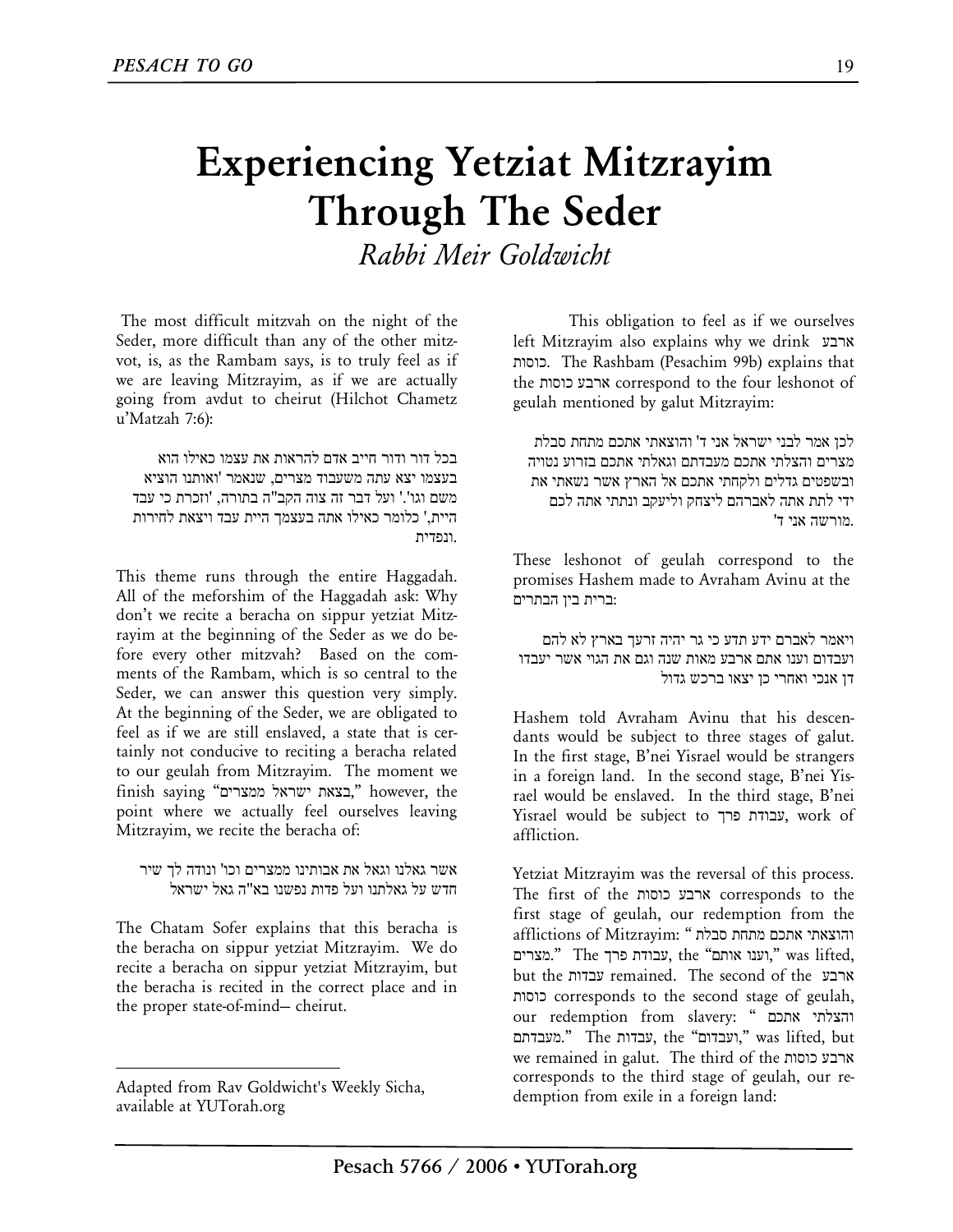וגאלתי אתכם בזרוע נטויה ובשפטים גדלים We finally left galut. After geulah from the threestage galut, we can experience the fourth geulah, corresponding to the fourth of the כוסות ארבע:

## ולקחתי אתכם לי לעם וגו' והבאתי אתכם אל הארץ וגו'.

The כוסות ארבע also correspond to the four situations for which we are obligated to say birkat hagomel. The siman to remember these four people is:

```
'וכל החיים יודוך סלה': ח = חולה שנתרפא; י = יורדי ים;
    י שיוצא מבית האסורים; ה=יוצא מבית
```
When we left Mitzrayim we experienced all four of these situations, obligating us to say birkat hagomel for all four reasons. We fulfill these four obligations by drinking the כוסות ארבע, each of which is essentially a birkat hagomel.

 why asked הגאון מו"ר הרב שלמה זלמן אויערבאך זצ"ל we drink four cups of wine as opposed to any other drink. The reason, he explained, is that when someone drinks orange juice, for example, he finishes the entire first cup, enjoying even the last drop. He manages to finish the entire second cup as well, albeit not as easily as the first cup. By the third cup he is already sick of orange juice, and he leaves over part of the cup; when it comes to the fourth cup, he can only drink part of it. With wine, on the other hand, each cup is better than the first. It is only fitting that wine, which gets better with each cup, is the proper beverage for the כוסות ארבע, each one of which represents a level of geulah that is better than the last:

## והוצאתי והצלתי וגאלתי ולקחתי.

It is for this purpose—to demonstrate our current departure from Mitzrayim—that there is a minhag to put out the nicest dishes on the night of the Seder, demonstrating the fulfillment of Hashem's ואחרי כן יצאו ברכוש " , promise to Avraham Avinu גדול. "Another aspect of the table setting also demonstrates our transition from avdut to cheirut: there is a prevalent minhag to leave the table completely empty except for the Seder plate and silver cups of wine until "ממצרים ישראל ממצרים read; as soon as the paragraph is read, everything

is brought out to the table, showing that now, as we leave Mitzrayim, we possess this "רכוש גדול."

The idea is that on the night of the Seder we must feel as if all that happened actually happened to us, re-experiencing as much of the galut and geulah as possible, allows us some insight into the idea of karpas. Why do we dip the karpas in saltwater? Galut Mitzrayim began because יעקב בני sold Yosef. The Torah tells us that after throwing Yosef into the pit, his brothers dipped his ketonet pasim in blood, leading their father to cry out, "יוסף טורף טרוף "!Rashi explains that the ketonet pasim was made of expensive wool, as the passuk says, "הור כרפס ותכלת" (Megillat Esther 1:6). The vegetable karpas symbolizes the fabric karpas, reminding us of the ketonet pasim. We therefore dip the karpas in saltwater, symbolizing the brothers' dipping of the ketonet pasim in blood and reminding ourselves how galut Mitzrayim began. (Rabbeinu Manoach on the Rambam (Hilchot Chametz u'Matzah 8:2) in fact writes that the minhag of dipping the karpas in saltwater is a remembrance of the ketonet pasim that Yaakov Avinu made for Yosef, which was the underlying cause of our ancestors' descent to Mitzrayim.)

This is also why we break the matzah ( $\eta$ , immediately after eating the karpas. The breaking of the matzah represents the breaking up of the family of Yaakov, which set the galut in motion. Once we understand the reason for the galut, i.e. the machloket between the brothers that caused the breaking up of the family, we can begin Maggid, essentially testifying to ה"הקב that we accept upon ourselves to do as much as we can to bring everyone in Am Yisrael together. Therefore Maggid begins with the announcement of " דיכפין כל ייתי וייכול, Let everyone who needs come and eat with us," inviting people who we wouldn't necessarily invite under normal circumstances to join us, or providing for those who don't have matzah or nice clothing for Yom Tov. Through this we show our willingness to help others shoulder their burdens. Immediately after יחץ, we begin to fix the rupture in the family of Am Yisrael by performing actions and making statements that express our togetherness. This includes bringing the בנים ארבעה together, not breaking the bones of the korban Pesach, and many other things.